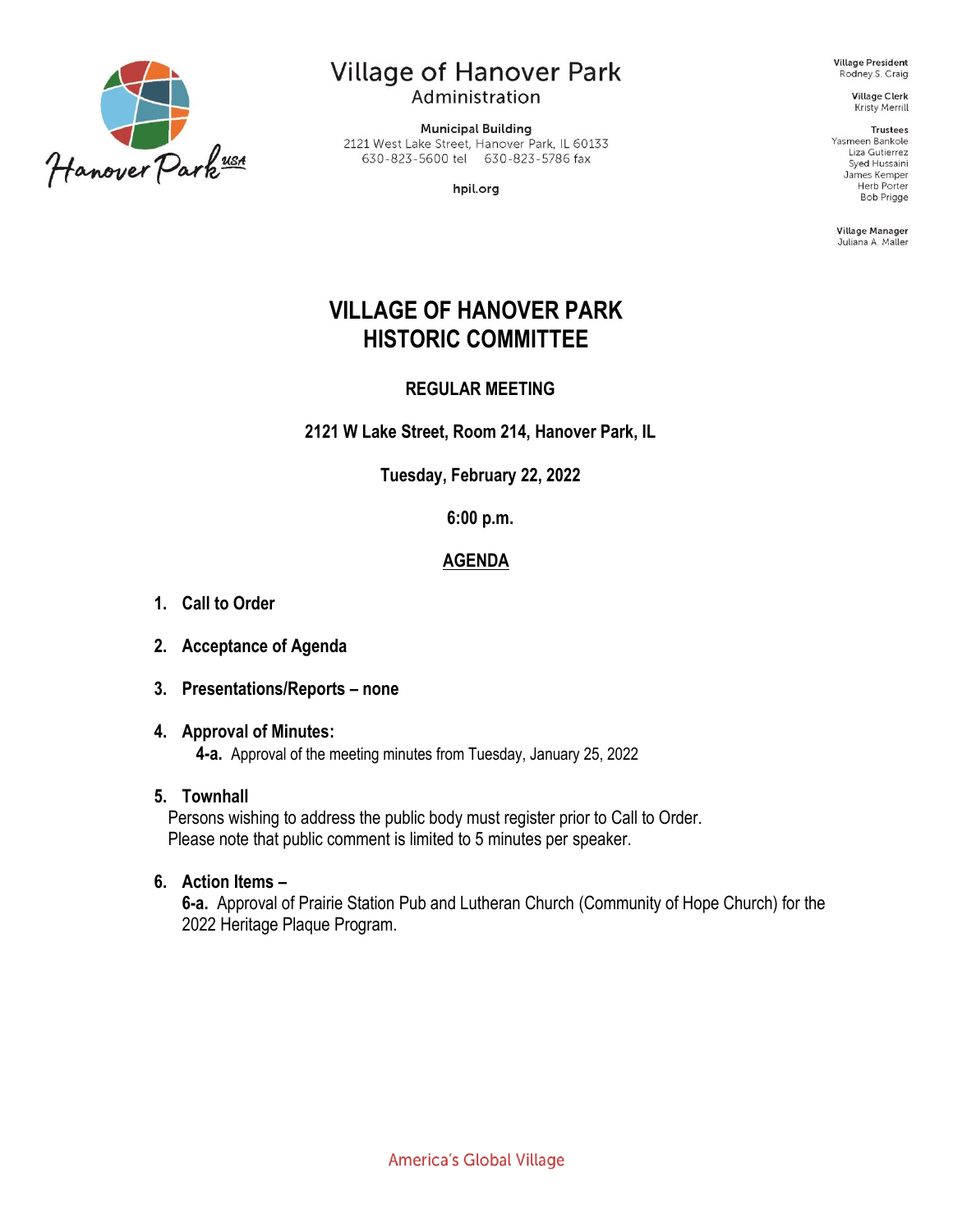# **7. Old Business**

- **7-a.** Wall of Mayors Project (8 Total)
	- Provided to Manager's Office: Bock, Crawshaw, Packham, Craig

Still researching a higher quality photo: Barone, Baker, Jensen, Dominique

- **7-b.** Historic Preservation of Photographs ongoing
- **7-c.** Historic Preservation/Organizing Documents/Items of Historical Significance ongoing

**7-d.** Discuss process and resources for identifying Sears & Montgomery Ward Catalogue homes built in Hanover Park.

- 08/24/2021 Discussion: Chairperson Kunkel advised there are (2) Sears Homes and no Montgomery Ward Homes.
- 10/26/2021: Chairperson Kunkel to research the property addresses.

**7-e**. Discuss application and review process for identifying eligible

properties/people/organizations for the Heritage Plaque Program.

- 08/24/2021 Discussion: The nominations should come from members of the Committee, residents, and business owners. There should be verification of eligibility for the Historic Plaque Program and consent from the property owner to have the plaque placed on the property. Nominations should be received by the regularly scheduled meeting in March of each year.
- 10/26/2021: Trustee Gutierrez suggested an e-Blast and/or an article in the Highlighter.
- 01/25/2022: Executive House/Dairy Manager Building, Prairie Station Pub, Music Arts Building, Lutheran Church, Church Parsonage. Decision to approve the Prairie Station Pub and Lutheran Church (Community of Hope Church) for the 2022 Heritage Plaque Program at the next meeting in February.

# **8. New Business**

- **8-a**. Board Liaison Update **8-b.** Staff Liaison Update
- **9. Adjournment**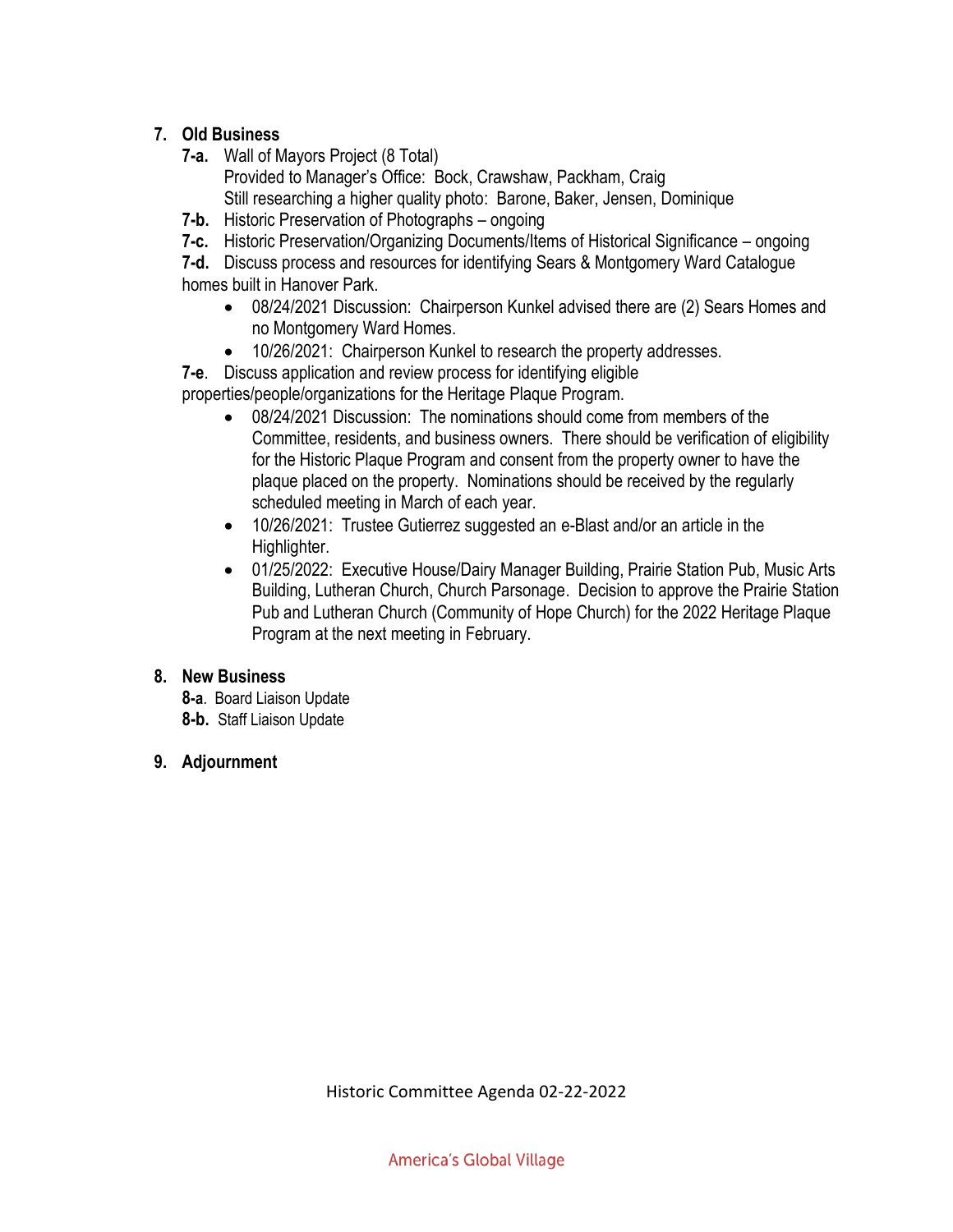

# **Village of Hanover Park**

Administration

**Municipal Building** 2121 West Lake Street, Hanover Park, IL 60133 630-823-5600 tel 630-823-5786 fax

hpil.org

**Village President** Rodney S. Craig

> **Village Clerk** Kristy Merrill

> > **Trustees**

Yasmeen Bankole Liza Gutierrez Syed Hussaini James Kemper Herb Porter **Bob Prigge** 

Village Manager Juliana A. Maller

#### **VILLAGE OF HANOVER PARK HISTORIC COMMITTEE**

**REGULAR MEETING 2121 W Lake Street, Room 212, Hanover Park, IL**

> **Tuesday, January 25, 2022 6:00 p.m.**

#### **MEETING MINUTES**

#### **1. CALL TO ORDER – ROLL CALL**

A motion to accept Member Walther as the acting Chairperson due to Chairperson Kunkel's absence was made by Member Griesemer and seconded by Member Mueller. Voice Vote. All Ayes - Motion Passes

Co-Chair Walther called the meeting to order at 6:07 p.m.

| <b>PRESENT:</b>                            | Members: | Trustee Liza Gutierrez, Co-Chair Irene Walther, Member Ruth<br>Carlson, Member Erika Griesemer, Member Lisa Mueller |
|--------------------------------------------|----------|---------------------------------------------------------------------------------------------------------------------|
| ABSENT:                                    | Members: | Chairperson Jon Kunkel                                                                                              |
| <b>VILLAGE</b><br><b>STAFF</b><br>PRESENT: |          | Officer Kevin Pini                                                                                                  |
| GUESTS:                                    |          |                                                                                                                     |

#### **2. ACCEPTANCE OF AGENDA**

Member Griesemer made a motion to approve the Agenda for January which was seconded by Member Mueller. Voice Vote. All Ayes. Motion Passes.

# **3. PRESENTATIONS / REPORTS:**

**3-a.** None.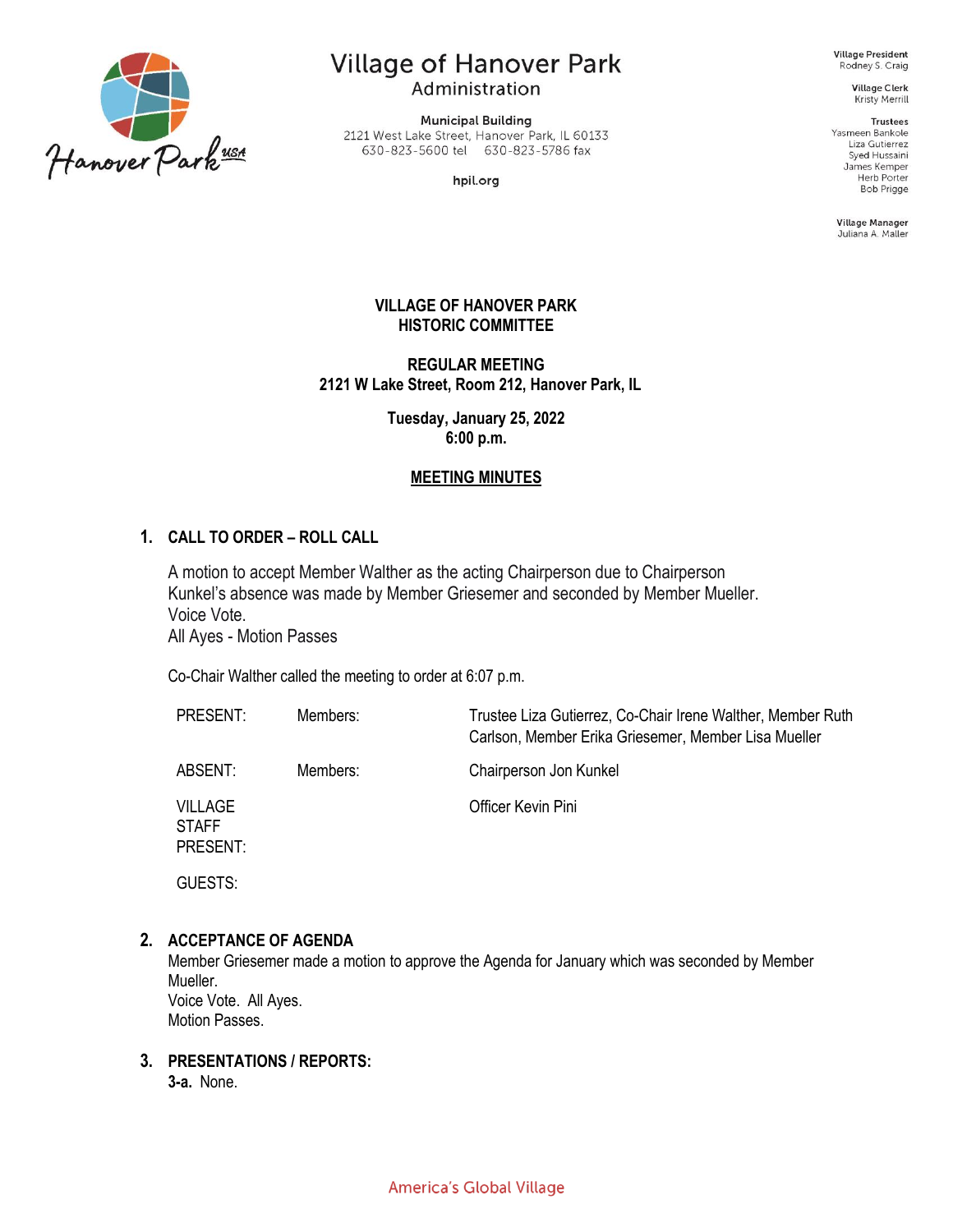#### **4. APPROVAL OF MINUTES:**

**4-a.** Member Griesemer made a motion to approve the minutes from Tuesday, January 25, 2022 which was seconded by Member Mueller. Voice Vote. All Ayes. Motion Passes.

#### **5. TOWNHALL SESSION:** None.

**6. ACTION ITEMS:** None.

#### **7. OLD BUSINESS (NON-ACTION ITEMS):**

- **7-a.** Wall of Mayors Project (8 Total) ongoing Provided to Manager's Office: Bock, Crawshaw, Packham, Craig Still researching a higher quality photo: Barone, Baker, Jensen, Dominique
- **7-b.** Historic Preservation of Photographs ongoing
- **7-c.** Historic Preservation/Organizing Documents/Items of Historical Significance ongoing
- **7-d.** Discuss process and resources for identifying Sears & Montgomery Ward Catalogue homes built in Hanover Park.
	- 08/24/2021 Discussion: Chairperson Kunkel advised there are (2) Sears Homes and no Montgomery Ward Homes.
	- 10/26/2021: Chairperson Kunkel to research the property addresses.

**7-e**. Discuss application and review process for identifying eligible

properties/people/organizations for the Heritage Plaque Program.

- 08/24/2021 Discussion: The nominations should come from members of the Committee, residents, and business owners. There should be verification of eligibility for the Historic Plaque Program and consent from the property owner to have the plaque placed on the property. Nominations should be received by the regularly scheduled meeting in March of each year.
- 10/26/2021: Trustee Gutierrez suggested an e-Blast and/or an article in the Highlighter.
- 01/25/2022: Executive House/Dairy Manager Building, Prairie Station Pub, Music Arts Building, Lutheran Church, Church Parsonage. Decision to approve the Prairie Station Pub and Lutheran Church (Community of Hope Church) for the 2022 Heritage Plaque Program at the next meeting in February.